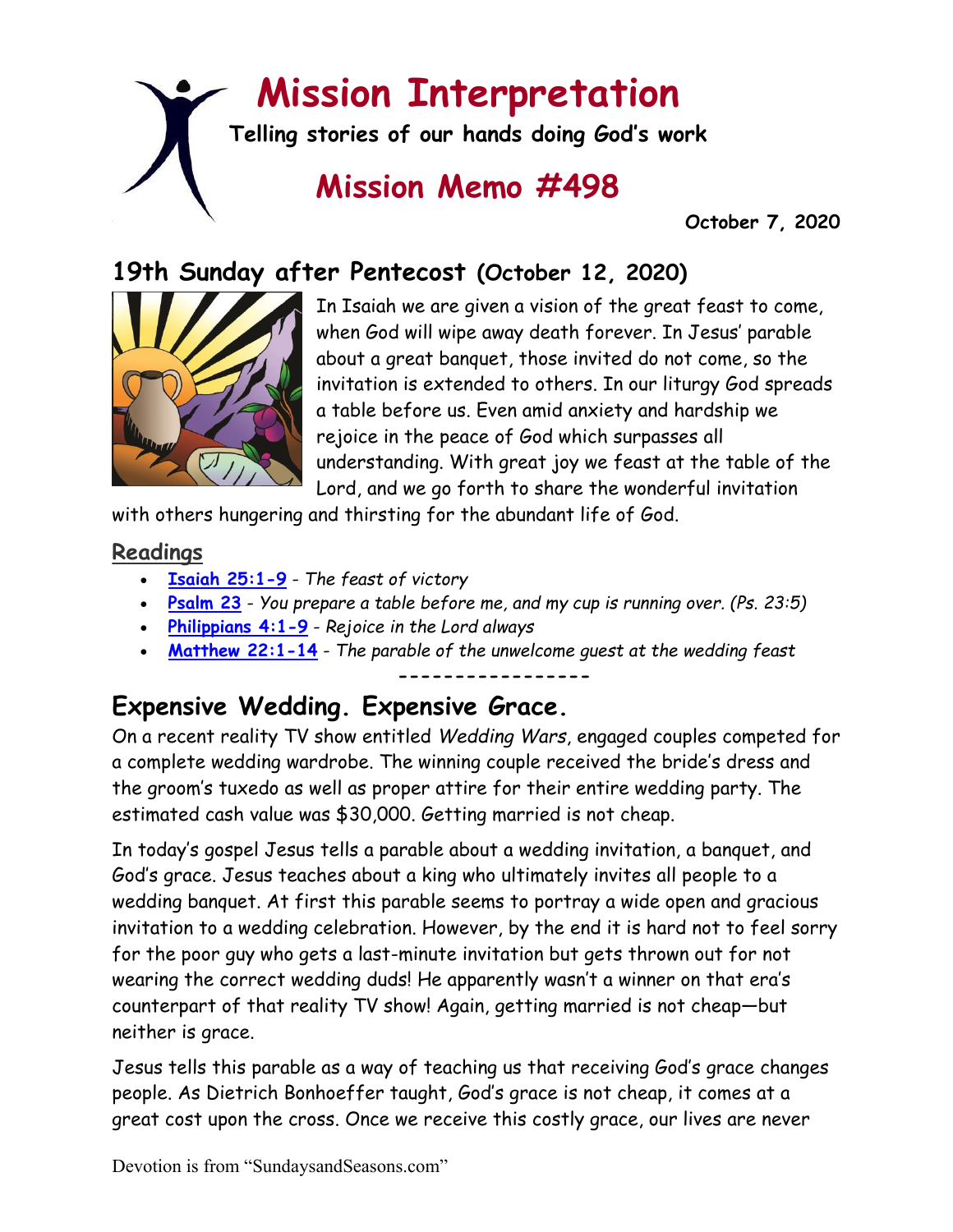the same. This grace compels us to act and calls us to bear fruit with our lives. Ultimately we are led to share this grace with others. To continue to live in the same way after receiving this gracious invitation is not an option. So what are we to do? We simply receive the gracious invitation to the banquet and find a changing room—it's time to live a new life.

-----------------------------------------

#### **DAILY BREAD MATCHING GRANTS**

*[Para aprender más en Español, oprima aqui.](https://download.elca.org/ELCA%20Resource%20Repository/Daily_Bread_Grant_Details_Espanol.pdf) "And taking the five loaves and the two fish, [Jesus] looked up to heaven, and blessed and broke them, and gave them to* 



*the disciples to set before the crowd. And all ate and were filled. What was left over was gathered up, twelve baskets of broken pieces" (Luke 9:16-17).*

As part of the Evangelical Lutheran Church in America's (ELCA) response to the COVID-19 pandemic, ELCA congregations can now raise funds for their feeding ministries through ELCA World Hunger's Daily Bread Matching Grants.

Ninety-six percent of ELCA congregations participate in some form of feeding ministry, from community meals to food pantries and more — truly providing daily bread. With COVID-19 drastically impacting the reality of how we address hunger, support for these ministries is more vital than ever before. As congregations feed their neighbors, ELCA World Hunger is committed to journeying with and supporting our ministries through Daily Bread Matching Grants. [Click here](https://support.elca.org/site/TR/Events/General?sid=1010&type=fr_informational&pg=informational&fr_id=1391) to learn more, but the deadlines to register and apply are getting close:

- Registration open from **September 29 - October 14**.
- Application open from **October 1-18**.
- Fundraiser open from **November 8-22**.

## **LIRS Seeks Advocates for Refugees**



Late Wednesday night September 30, the Trump administration released its proposal to resettle **just 15,000 individuals** in Fiscal Year 2021, which would be the **lowest admissions ceiling** since the inception of the U.S. Refugee Admissions Program (USRAP) . LIRS strongly opposes this proposal, and **CEO Krish O'Mara Vignarajah** spoke with multiple

Mission Memo 498 media outlets about this abdication of humanitarian leadership. Disheartened by this news? [Click here](https://mailchi.mp/63bb21add196/this-week-at-lirs-7792411?e=9d05c2cfd9) to learn more. **You can make your voice heard.** Send an email to your legislator through the LIRS action center and tell them you strongly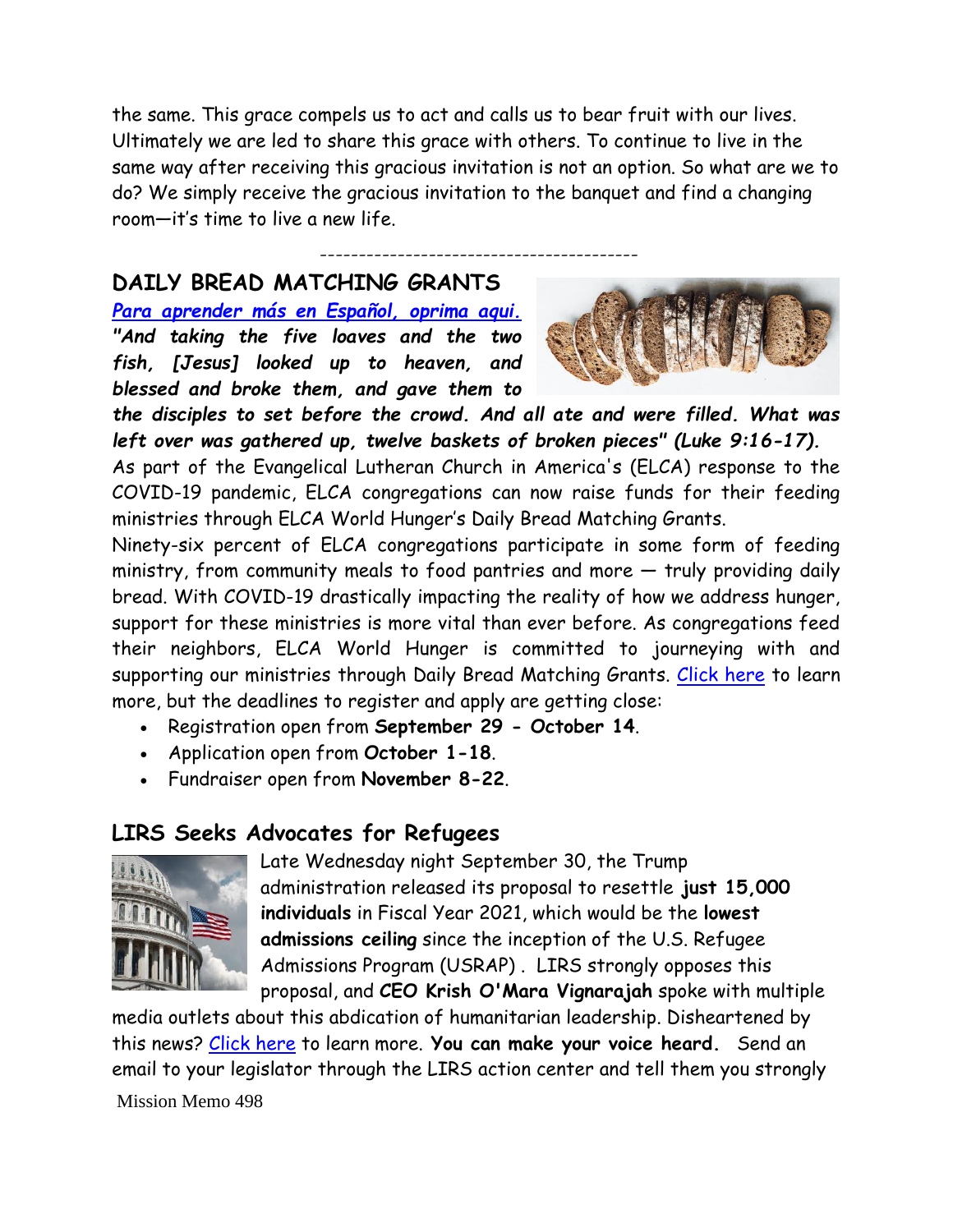condemn this low admissions goal and call for a robust refugee admissions goal of 95,000 in Fiscal Year 2021. **[Contact Congress.](https://lirs.us14.list-manage.com/track/click?u=1ba26e3c84448d9ea4814c790&id=6befa66759&e=9d05c2cfd9)**

Visit the [ELCA Action Center](https://support.elca.org/site/SPageNavigator/elca_action_center.html?NONCE_TOKEN=6CBDB0429D56BCE2BDCC07A644DF9FAE&_ga=2.253939976.1415151756.1602111077-972326734.1586897588) for other issues you may want to contact Congress about including the COVID supplement bill.

#### **Discipleship in a democracy**

*How should Lutherans be involved in politics?* The divisive political climate in our nation can cause tensions in our congregations. Republicans, Democrats and independents gather under the same roof or watch the same livestream for Sunday worship, but they may



bring very different understandings of our nation's problems and how to tackle them. It's a balancing act to be faithful followers of Jesus, civically engaged citizens, and folks who love their neighbors as themselves. But our Christian faith and our Lutheran tradition give us some tools to manage it. It is discussed in "Discipleship in a democracy," which appears in Living Lutheran's October 2020 issue. You can [download a study guide](http://livinglutheran.blob.core.windows.net/cdn/wp-content/uploads/2020/10/1020discipleship.pdf) for the article. The free pdf includes six pages of discussion questions and a copy of the article.

The article also references the new ELCA's social message *"Government and Civic Engagement in the United States: Discipleship in a Democracy"* that provides an indepth look at these issues. It is worth a deep-dive exploration. Moreover, there is an excellent study guide and leader's guide to help you or your congregation dig into the topic. Find the message and guides at [www.elca.org/socialmessages](http://www.elca.org/socialmessages) .

## **2020 Hein-Fry Book of Faith Challenge**

In an increasing polarized world, biblical citations do not always serve their primary intent of reflecting God's love. Under the theme "The Bible – Word, Not Weapon," the 2020 Hein-Fry Book of Faith Challenge will address how Bible verses taken out of context can become weapons that discredit others or justify cruel treatment of those portrayed as different. Presented by the Evangelical Lutheran Church in America (ELCA), the annual Hein-Fry Book of Faith Challenge seeks to enliven the biblical engagement of the whole church by encouraging the development of faithful, innovative and effective ways to teach and learn Scripture. The event is sponsored by the seven ELCA seminaries, the Hein-Fry planning team and the ELCA Book of Faith Initiative. [Click here](https://elca.org/News-and-Events/8071) to learn more and [register.](http://www.bookoffaith.org/#HFBFC)

Mission Memo 498